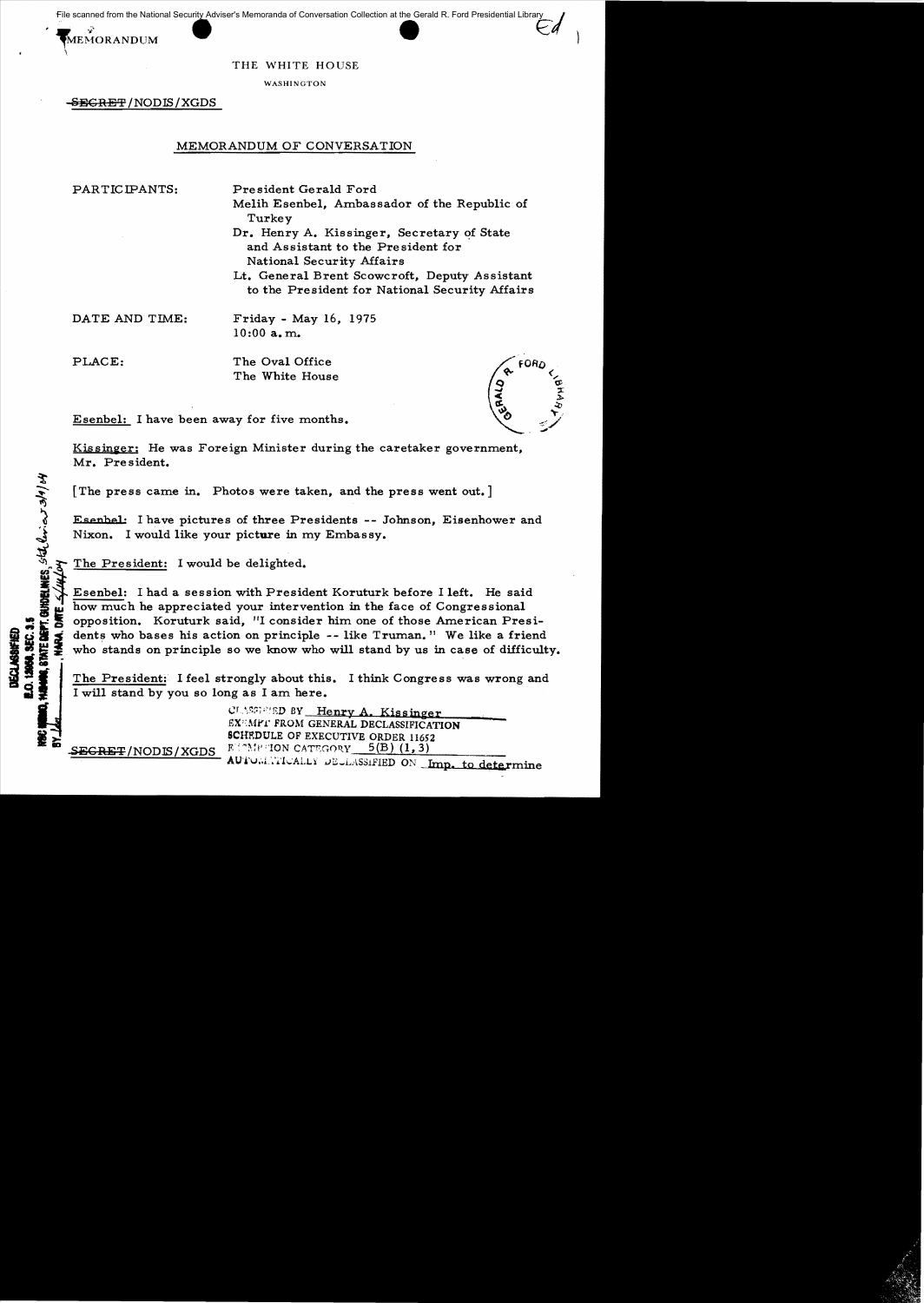## $S$ EGRET /NODIS/XGDS  $2$

Esenbel: He is distressed about how Turkish public opinion took the action that was taken against us. This act is seen as unacceptable to us. Even sales of arms we paid for were stopped.

There is much pressure in Turkey -- people saying we are a great nation, we have been humiliated and we must do something. I had to do some criticizing of you to relieve the pressure, but I did my best to contain it.

The most important aspect was the man in the street is beginning to doubt the credibility of the United States. That is very bad. I have been explaining to the leaders of both parties these feelings.

The present government is moderate. Demirel I know well. No one wants to take action against the United States. We are being pushed into that corner. We have to find a way out.

The President: I met yesterday with Senator Mansfield. They think they can get the bill through the Senate on Monday. My people are working on the doubtful ones and I will call them up as necessary. Hopefully we will have it through the Senate Monday.

Esenbel: 'That is very good news. And the House?

The President: That will after the recess.

Kissinger: The President will be meeting in Brussels with Demirel.

Esenbel: I will be there too.

The most important thing is to restore our good relations. Cyprus is not the problem. Cyprus can be solved -- but not with artificial deadlines.

Kissinger:The February 5 deadline was a disaster. The Greeks wouldn't give because that would avoid an arms ban; the Turks wouldn't give in because it would appear as yielding under pressure.

Esenbel: I know that if this thing is relieved, Demirel will make a big effort to be flexible. But he wants to be able to say the Turkish-American relationship is not in trouble.

## ${SE@RFT} / \mathrm{NODIS} / \mathrm{XGDS}$

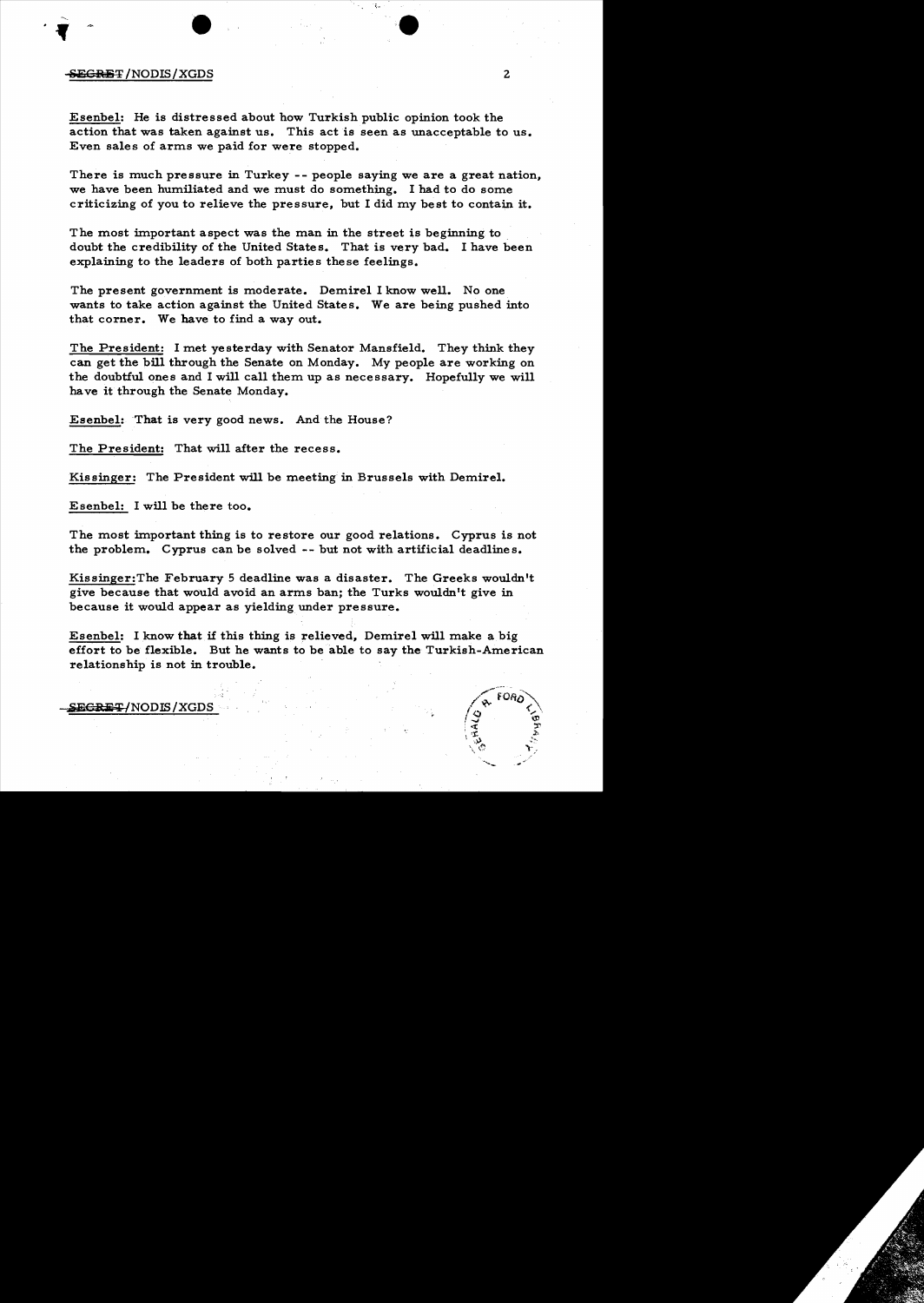## SECRET/NODIS/XGDS 3

The President: That is why we want this legislation through the Senate with as big as vote as possible. Then, after the recess and our talks in Brussels, we can get the House to act.

 $\bullet$ 

Esenbel: Yes, it would be very helpful.

•

[The meeting ended.]

 $\ddot{\varepsilon}$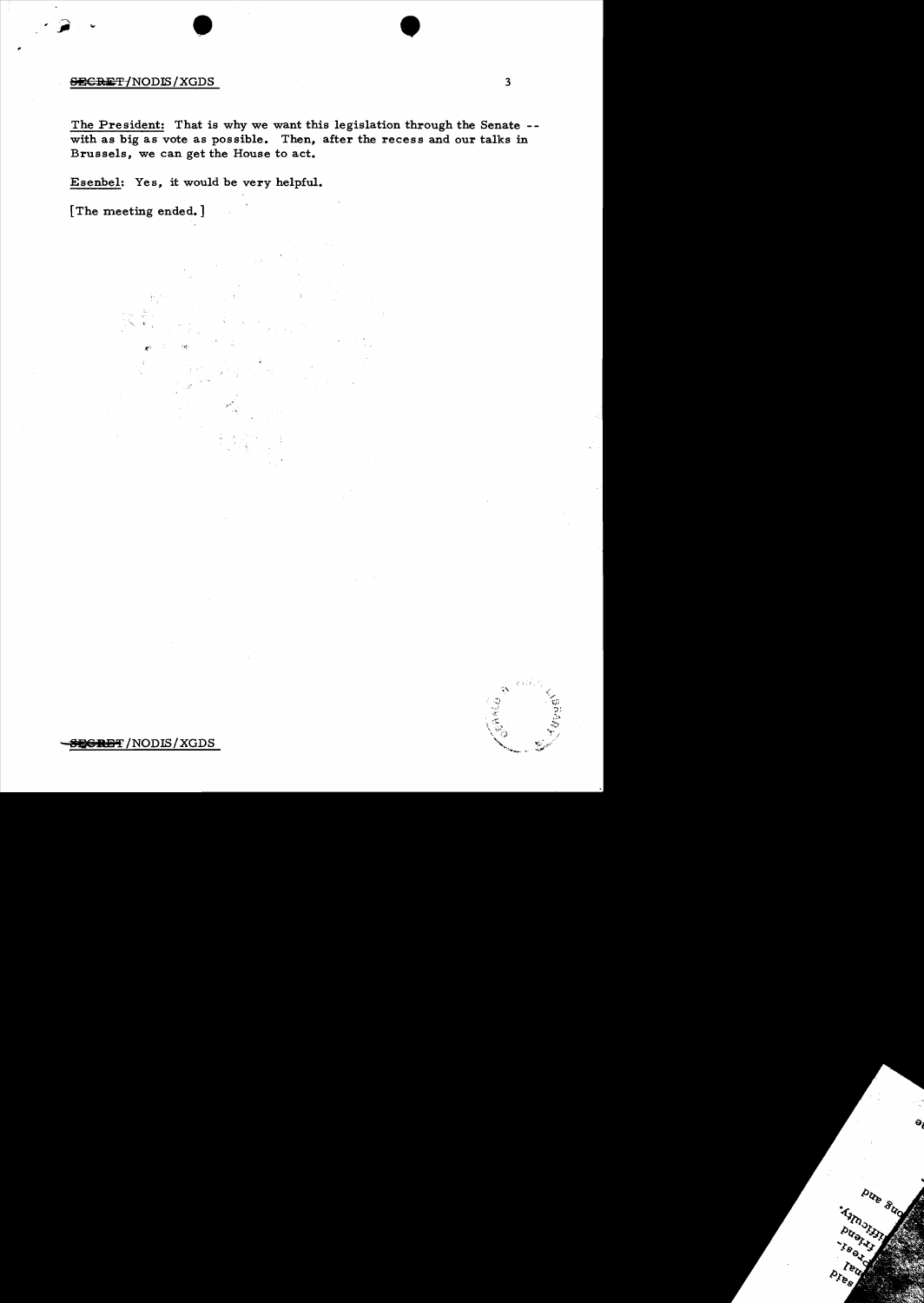$E = 2 \text{ km } \sim 1$  /2 mm E deant how fitting of 3 Pus phone the, history hvald lite exam perdone in my Eurosay. dera cel la chippetit Ibala ression W/Korntwrd. He suid human much heapperment your internation in a facef Congoportion. Kow road & constales I'm one of that US Pues who brous but action on possigette -bitre Termen core litre furiod who stand on pumiple so we know when will stored by no incase of by. De de ful stamper. Detroit Song was my 4 don't stout by part 20 long as I muchere He sechant huse public opin tothe Cartion against my, This act is fun as as immergeable true ét une solle un print par Thus is much pression - paging we a quint nation, in humakelled & we unworthle sounting. I brit de sous contrision to when pressent but Ichild any best. Unest empertant appeal was a more incontrat is la quing to dont a cred, full That my bal. I have lour Xplaning ca leaders of with portes these perhip. Pie Gastin conducte, Derusiel 2 bien sull. **E.O. 19956, SEC. 3-5** NSC MEMO, 11/24000, STATE DEPT. GUIDELINES State leview 3/9/04<br>BY LAQ

 $\overline{**}$